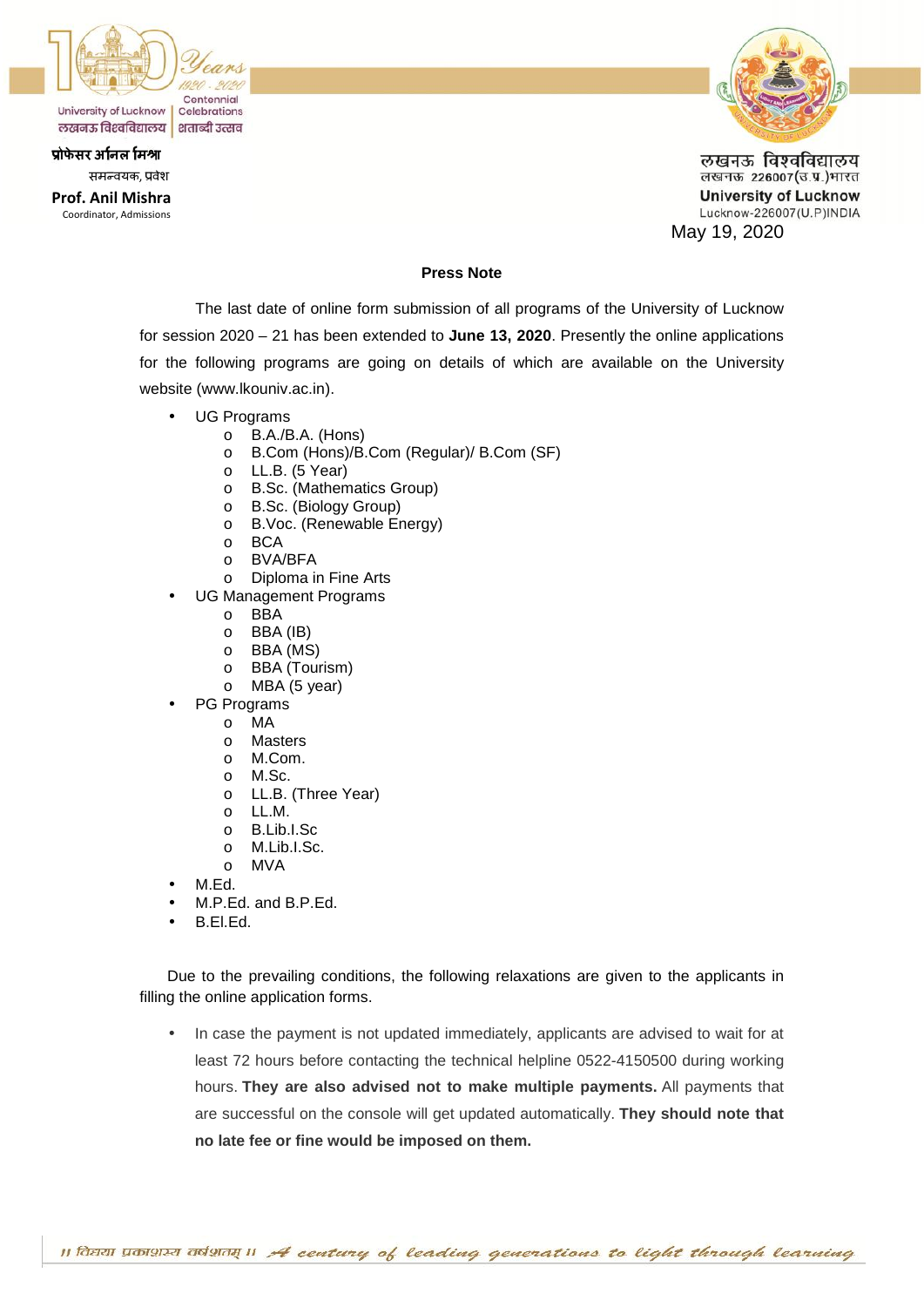

समन्वयक, प्रवेश

### **Prof. Anil Mishra**

Coordinator, Admissions



लखनऊ विश्वविद्यालय लखनऊ 226007(उ.प्र.)भारत **University of Lucknow** Lucknow-226007(U.P)INDIA

- Those applicants who are appearing in their qualifying examination in 2020 have to fill in the name of the examination board and roll number now. All such applicants have to login and fill their marks obtained in the qualifying examination before appearing for counselling.
- Applicants who want to avail the benefit of Economically Weaker Section (EWS) seats have to choose yes in the personal information page. The certificate for this can be uploaded on the page where there option of uploading photo and signature. **It is not compulsory to upload the certificate at the time of form filling.**
- Caste certificate number in the space provided for this. In case they do not have the recent certificate they can enter the number of the old certificate or the acknowledgement number or leave it blank and fill the form. **Please check the category before paying the application fee as this field cannot be edited after the final submission of the form**. They can provide the certificate later.
- Applicants of the SC and ST category who want to avail the benefit of zero fee are required to mention the income certificate number in the space provided for this. In case they do not have the recent certificate they can enter the number of the old certificate or the acknowledgement number or leave it blank and fill the form. They can provide the certificate later.

The dates of entrance test would be declared later. All candidates are advised to keep visiting the University of Lucknow website for updates.

Amil Miabre

**(ANIL MISHRA)**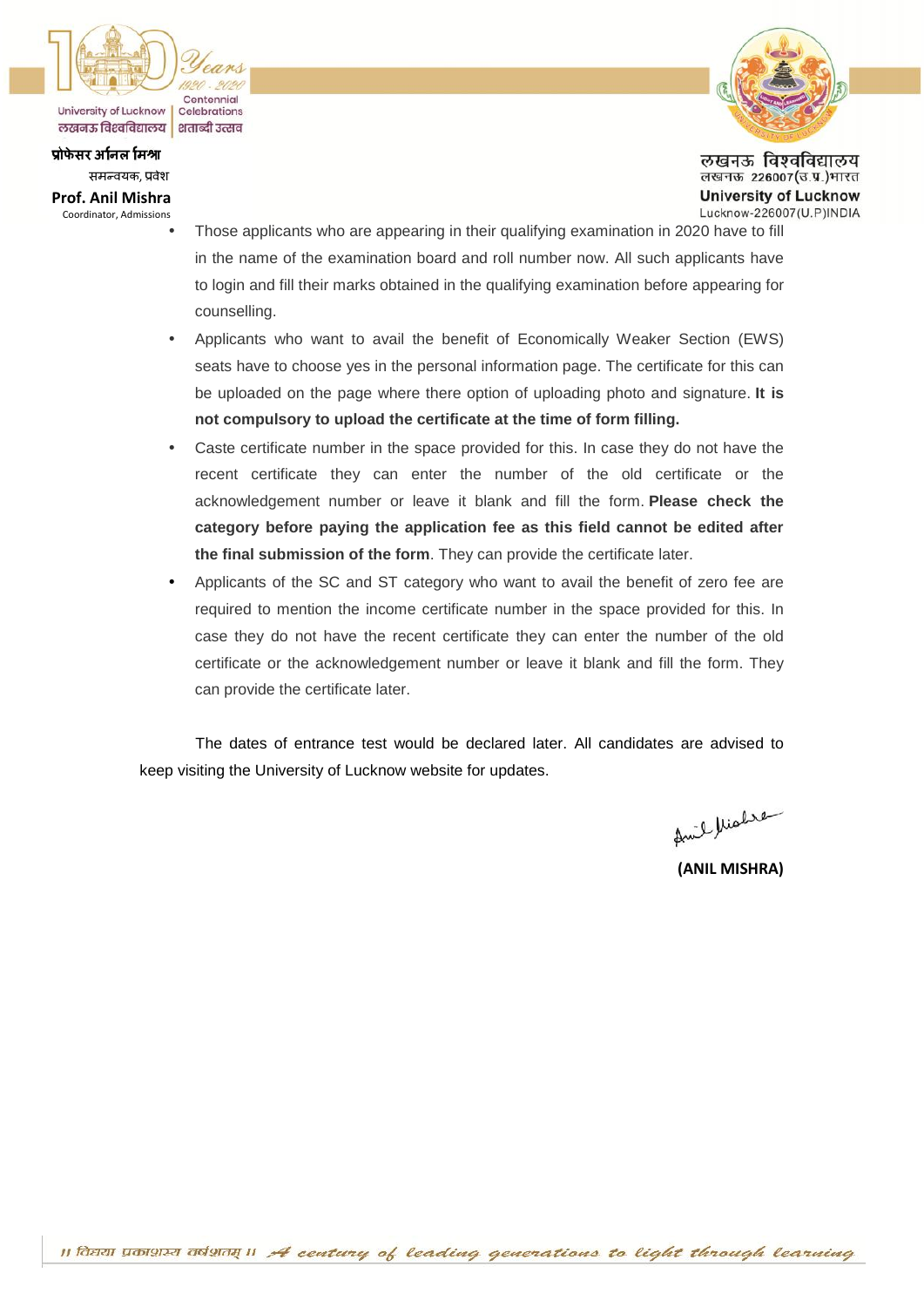

प्रोफेसर अनिल मिश्रा समन्वयक, प्रवेश

# **Prof. Anil Mishra**

Coordinator, Admissions



लखनऊ विश्वविद्यालय लखनऊ 226007(उ.प्र.)भारत **University of Lucknow** Lucknow-226007(U.P)INDIA

May 19, 2020

# प्रेस विज्ञप्ति

सत्र 2020 – 21 के लिए लखनऊ विश्वविद्यालय के सभी पाठ्यक्रमों में प्रवेश के लिए ऑनलाइन आवेदन जमा करने की अंतिम तिथि 13 जून, 2020 तक बढ़ा दी गई है। वर्तमान में निम्नलिखित पाठ्यक्रमों के लिए ऑनलाइन आवेदन आमंत्रित किए गए हैं, जो विश्वविद्यालय की वेबसाइट (www.lkouniv.ac.in) पर उपलब्ध हैं।

- **UG Programs** 
	- o B.A./B.A. (Hons)
	- o B.Com (Hons)/B.Com (Regular)/ B.Com (SF)
	- LL.B. (5 Year)  $\circ$
	- **B.Sc.** (Mathematics Group)  $\circ$
	- B.Sc. (Biology Group)  $\Omega$
	- B.Voc. (Renewable Energy)  $\circ$
	- **BCA**  $\circ$
	- **BVA/BFA**  $\circ$
	- Diploma in Fine Arts  $\circ$
- **UG Management Programs** 
	- **BBA**  $\Omega$
	- BBA (IB)  $\Omega$
	- BBA (MS)  $\circ$
	- **BBA** (Tourism)  $\circ$
	- MBA (5 year)  $\circ$
- PG Programs
	- **MA**  $\circ$
	- $\circ$ **Masters** M.Com.
	- $\cap$  $M$  Sc  $\Omega$
	- LL.B. (Three Year)  $\circ$
	- $\Omega$  $\blacksquare$
	- B.Lib.I.Sc  $\Omega$
	- M.Lib.L.Sc.  $\circ$
	- **MVA**  $\Omega$
- M.Ed.
- M.P.Ed. and B.P.Ed.

वर्तमान परिस्थितियों के कारण, ऑनलाइन आवेदन पत्र भरने के लिए आवेदकों को निम्नलिखित सुविधायें दी गई है।

- यदि आवेदक द्वारा प्रवेश परीक्षा हेतू किया गया भुगतान तूरंत स्वतः अद्यतन (अपडेट) नहीं होता है,  $\bullet$ तो आवेदकों को परामर्श दिया जाता है कि वेजडस हेत कम से कम 72 घंटे तक प्रतीक्षा करें। यदि इस अवधि में भी भुगतान अद्यतन (अपडेट) नहीं होता है तब उन्हें तकनीकी हेल्पलाइन 0522–4150500 पर (कार्यालय अवधि में) संपर्क करने का परामर्श दिया जाता है। आवेदकों को यह भी परामर्श दिया जाता है कि वे कई भुगतान न करें। कंसोल पर सफल होने वाले सभी भुगतान स्वचालित रूप से अपडेट हो जाएंगे। उन्हें ध्यान देना चाहिए कि उन पर कोई विलंब शुल्क या जर्माना नहीं लगाया जाएगा।
- जो आवेदक वर्ष 2020 में अपनी अर्हता परीक्षा में सम्मिलित हो रहे हैं, उन्हें इस समय परीक्षा बोर्ड का नाम और रोल नंबर इस ऑन लाइन आवेदन पत्र में भरना होगा। ऐसे सभी आवेदकों को प्रवेश काउंसलिंग के लिए उपस्थित होने से पहले उनके द्वारा अर्हता परीक्षा में प्राप्त किए गए अंकों को ऑनलाइन लॉगिन करके भरना होगा।
- जो आवेदक आर्थिक रूप से कमजोर वर्ग (ईडब्ल्यूएस) हेतु आरक्षित सीटों पर प्रवेश का लाभ उठाना चाहते हैं, उन्हें व्यक्तिगत विवरण के पृष्ठ में हां का विकल्प चुनना होगा। फॉर्म भरने के समय प्रमाण